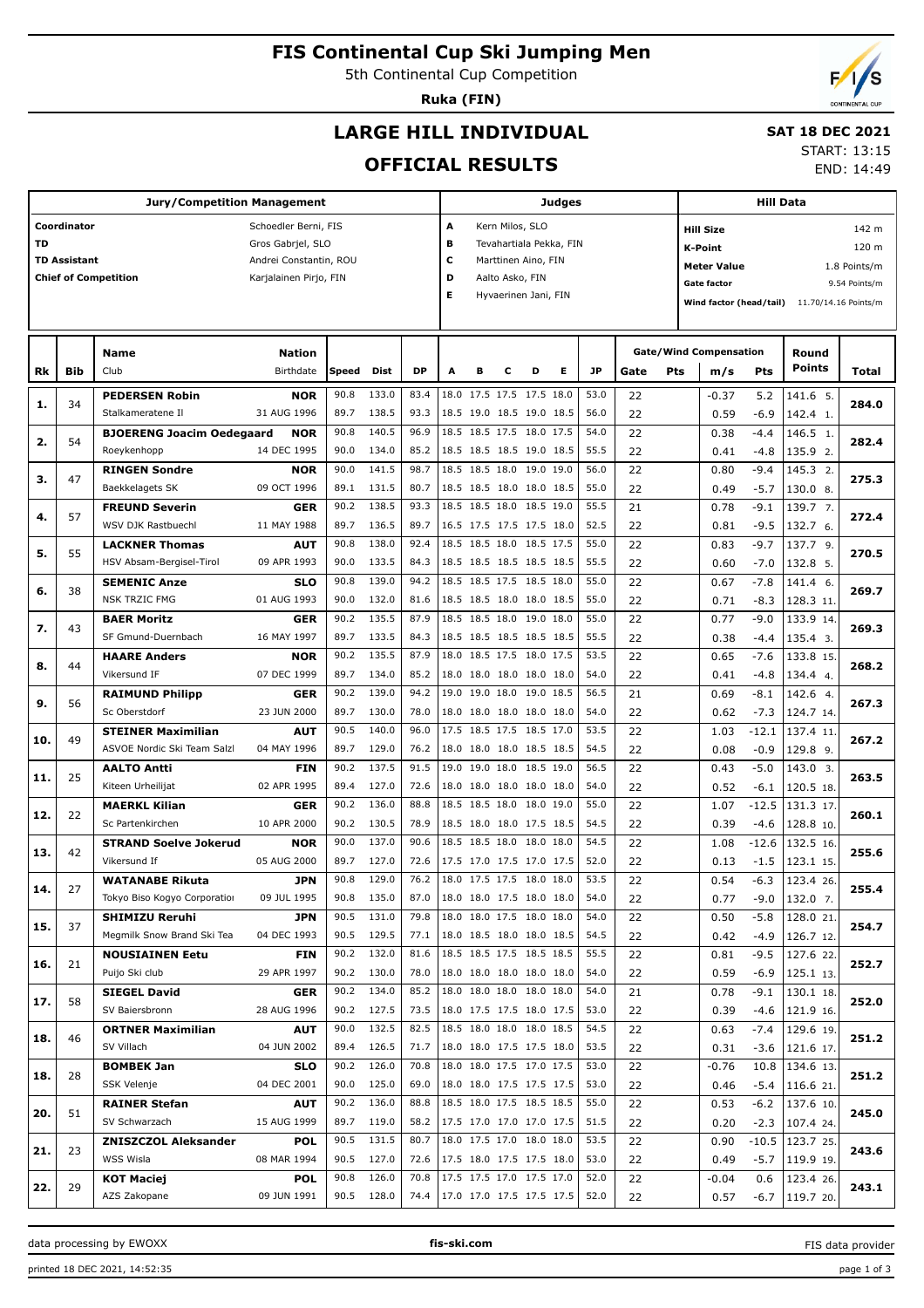# **FIS Continental Cup Ski Jumping Men**

5th Continental Cup Competition

**Ruka (FIN)**



END: 14:49

## **LARGE HILL INDIVIDUAL**

#### **SAT 18 DEC 2021** START: 13:15

### **OFFICIAL RESULTS**

|     |            | <b>Name</b>                  | <b>Nation</b> |              |       |           |      |   |                          |   |   |           | <b>Gate/Wind Compensation</b> |     |         |         | Round         |       |
|-----|------------|------------------------------|---------------|--------------|-------|-----------|------|---|--------------------------|---|---|-----------|-------------------------------|-----|---------|---------|---------------|-------|
| Rk  | <b>Bib</b> | Club                         | Birthdate     | <b>Speed</b> | Dist  | <b>DP</b> | A    | в | с                        | D | Е | <b>JP</b> | Gate                          | Pts | m/s     | Pts     | <b>Points</b> | Total |
| 23. | 53         | <b>REISENAUER Janni</b>      | <b>AUT</b>    | 90.5         | 130.0 | 78.0      | 18.0 |   | 18.0 17.5 17.5 17.5      |   |   | 53.0      | 22                            |     | 0.31    | $-3.6$  | 127.4 23.     | 239.6 |
|     |            | TSU St. Veit-Salzburg        | 07 NOV 1997   | 90.8         | 122.5 | 64.5      |      |   | 17.5 17.5 17.5 17.5 17.0 |   |   | 52.5      | 22                            |     | 0.41    | $-4.8$  | 112.2 22.     |       |
| 24. | 45         | <b>NIKAIDO Ren</b>           | <b>JPN</b>    | 90.0         | 131.5 | 80.7      | 18.0 |   | 18.0 17.5 17.5 18.0      |   |   | 53.5      | 22                            |     | 0.46    | $-5.4$  | 128.8 20.     | 237.4 |
|     |            | Tokai Univ.                  | 24 MAY 2001   | 90.2         | 122.5 | 64.5      |      |   | 17.0 17.0 17.0 17.0 17.5 |   |   | 51.0      | 22                            |     | 0.59    | $-6.9$  | 108.6 23.     |       |
| 25. | 40         | <b>HULA Stefan</b>           | <b>POL</b>    | 90.8         | 134.5 | 86.1      |      |   | 18.0 18.0 18.0 18.5 18.5 |   |   | 54.5      | 22                            |     | 0.43    | $-5.0$  | 135.6 12.     | 235.0 |
|     |            | KS Eve-nement Zakopane       | 29 SEP 1986   | 89.7         | 117.0 | 54.6      |      |   | 17.0 16.5 17.0 17.5 17.0 |   |   | 51.0      | 22                            |     | 0.53    | $-6.2$  | 99.4 25.      |       |
| 26. | 33         | <b>WESTERHEIM Oscar P</b>    | <b>NOR</b>    | 90.8         | 126.0 | 70.8      |      |   | 17.5 17.0 17.0 17.0 16.0 |   |   | 51.0      | 22                            |     | $-0.30$ | 4.2     | 126.0 24.     | 225.2 |
|     |            | Baekkelagets SK              | 03 JAN 1996   | 90.5         | 117.0 | 54.6      |      |   | 17.0 17.0 17.0 16.0 16.0 |   |   | 50.0      | 22                            |     | 0.46    | $-5.4$  | 99.2 26.      |       |
| 27. | 30         | <b>HABDAS Jan</b>            | <b>POL</b>    | 91.1         | 125.5 | 69.9      |      |   | 17.5 18.0 17.5 17.5 17.5 |   |   | 52.5      | 22                            |     | $-0.03$ | 0.4     | 122.8 29.     | 221.0 |
|     |            | Lks Klimczok bystra          | 02 DEC 2003   | 90.8         | 119.0 | 58.2      |      |   | 16.5 16.5 16.0 16.5 16.5 |   |   | 49.5      | 22                            |     | 0.81    | $-9.5$  | 98.2 27.      |       |
| 28. | 31         | <b>SAKALA Filip</b>          | <b>CZE</b>    | 91.4         | 126.5 | 71.7      |      |   | 18.0 17.5 17.5 17.5 17.5 |   |   | 52.5      | 22                            |     | 0.07    | $-0.8$  | 123.4 26.     | 219.2 |
|     |            | TJ Dukla Frenstat pod Radho: | 21 MAY 1996   | 90.8         | 118.0 | 56.4      |      |   | 16.0 15.0 16.5 16.5 15.0 |   |   | 47.5      | 22                            |     | 0.69    | $-8.1$  | 95.8 28.      |       |
| 29. | 52         | <b>HAMANN Martin</b>         | <b>GER</b>    | 90.2         | 140.0 | 96.0      |      |   | 16.5 18.5 17.0 17.0 17.0 |   |   | 51.0      | 22                            |     | 0.78    | $-9.1$  | 137.9 8.      | 137.9 |
|     |            | SG Nickelhuette Aue          | 10 APR 1997   |              |       |           |      |   |                          |   |   |           |                               |     |         |         |               |       |
| 30. | 7          | <b>BRESADOLA Giovanni</b>    | <b>ITA</b>    | 90.2         | 134.0 | 85.2      |      |   | 18.0 17.5 18.0 18.0 18.0 |   |   | 54.0      | 22                            |     | 1.40    | $-16.4$ | 122.8 29.     | 122.8 |
|     |            | C.S. ESERCITO                | 17 FEB 2001   |              |       |           |      |   |                          |   |   |           |                               |     |         |         |               |       |

|     |                | Not qualified for final round                                     |                           |      |            |      |                          |      |    |                 |       |
|-----|----------------|-------------------------------------------------------------------|---------------------------|------|------------|------|--------------------------|------|----|-----------------|-------|
| 31. | 18             | <b>BARTOL Tilen</b><br>SSK Sam Ihan                               | <b>SLO</b><br>17 APR 1997 |      | 90.5 130.0 | 78.0 | 18.5 18.0 17.5 18.5 18.0 | 54.5 | 22 | 0.85<br>$-9.9$  | 122.6 |
| 32. | 26             | <b>FUJITA Shinnosuke</b><br>Tokai University                      | <b>JPN</b><br>21 NOV 2000 |      | 90.2 127.5 | 73.5 | 18.0 17.5 17.5 17.5 18.0 | 53.0 | 22 | 0.68<br>$-8.0$  | 118.5 |
| 33. | 50             | <b>MOGEL Zak</b><br>Ssk Ljubno BTC                                | <b>SLO</b><br>02 MAR 2001 |      | 90.8 127.5 | 73.5 | 18.0 18.0 17.5 17.5 17.5 | 53.0 | 22 | $-9.4$<br>0.80  | 117.1 |
| 34. | 35             | <b>MUMINOV Sabirzhan</b>                                          | <b>KAZ</b><br>16 APR 1994 |      | 90.8 124.0 | 67.2 | 17.5 17.5 17.0 17.0 17.5 | 52.0 | 22 | 0.33<br>$-3.9$  | 115.3 |
| 35. | 41             | <b>KORNILOV Denis</b><br>Sdushor CSP N. Novgorod Dina 17 AUG 1986 | <b>RUS</b>                |      | 90.2 126.0 | 70.8 | 17.0 16.5 15.0 17.5 17.5 | 51.0 | 22 | $-7.8$<br>0.67  | 114.0 |
| 36. | 9              | <b>INSAM Alex</b><br>GRUPPO SPORTIVO FIAMME OF                    | <b>ITA</b><br>19 DEC 1997 |      | 89.4 128.5 | 75.3 | 17.5 18.0 18.0 17.5 18.0 | 53.5 | 22 | 1.31<br>$-15.3$ | 113.5 |
| 37. | 14             | <b>SCHIFFNER Markus</b><br>UVB Hinzenbach-Oberoesterrei           | <b>AUT</b><br>05 JUN 1992 |      | 90.2 128.0 | 74.4 | 17.5 16.5 17.5 17.0 18.0 | 52.0 | 22 | 1.20<br>$-14.0$ | 112.4 |
| 38. | 16             | <b>MAATTA Jarkko</b><br>Kainuun Hiihtoseura                       | <b>FIN</b><br>28 DEC 1994 |      | 90.0 129.5 | 77.1 | 18.0 17.5 17.5 17.5 18.0 | 53.0 | 22 | 1.60<br>$-18.7$ | 111.4 |
| 39. | 32             | <b>BAZHENOV Aleksandr</b><br>ZDUSHOR ZVS CSP                      | <b>RUS</b><br>13 JUL 1995 | 90.8 | 122.5      | 64.5 | 17.5 17.0 16.5 17.5 17.0 | 51.5 | 22 | $-5.0$<br>0.43  | 111.0 |
| 40. | 48             | <b>HOFFMANN Felix</b><br>SWV Goldlauter                           | <b>GER</b><br>14 OCT 1997 |      | 90.5 123.5 | 66.3 | 17.0 17.5 17.5 17.0 17.5 | 52.0 | 22 | 0.74<br>$-8.7$  | 109.6 |
| 40. | 10             | <b>KOZISEK Cestmir</b><br>LSK Lomnice nad Popelkou-DUI            | <b>CZE</b><br>09 NOV 1991 |      | 90.5 125.5 | 69.9 | 18.0 17.5 17.5 17.5 17.5 | 52.5 | 22 | 1.09<br>$-12.8$ | 109.6 |
| 42. | 2              | <b>PALOSAARI Vilho</b><br>Kuusamon Era-Veikot                     | <b>FIN</b><br>20 JUL 2004 |      | 89.7 124.0 | 67.2 | 17.5 17.5 17.0 17.5 17.5 | 52.5 | 22 | 1.68<br>$-19.7$ | 100.0 |
| 43. | 19             | <b>MEDWED Elias</b><br>Sv Innsbruck bergisel                      | <b>AUT</b><br>12 JAN 2002 |      | 90.2 121.5 | 62.7 | 17.0 17.0 16.5 17.5 17.0 | 51.0 | 22 | $1.32 - 15.4$   | 98.3  |
| 44. | 17             | <b>PAVLOVCIC Bor</b><br>Nd Ratece planica                         | <b>SLO</b><br>27 JUN 1998 |      | 90.5 122.5 | 64.5 | 16.0 17.0 17.0 15.5 15.0 | 48.5 | 22 | 1.45<br>$-17.0$ | 96.0  |
| 45. | 13             | <b>PILCH Tomasz</b><br>WSS Wisla                                  | <b>POL</b><br>20 OCT 2000 |      | 90.2 120.0 | 60.0 | 17.0 16.0 17.5 17.0 17.0 | 51.0 | 22 | 1.40<br>$-16.4$ | 94.6  |
| 46. | $\overline{4}$ | <b>HEIKKINEN Kalle</b><br>Kuusamon Era-veikot                     | <b>FIN</b><br>16 SEP 1999 | 89.4 | 122.5      | 64.5 | 17.5 17.5 17.5 17.0 17.5 | 52.5 | 22 | 1.98<br>$-23.2$ | 93.8  |
| 47. | 8              | <b>VITEZ Patrik</b><br>Ssk Velenje                                | <b>SLO</b><br>14 JUN 1998 |      | 89.7 122.5 | 64.5 | 17.5 17.0 16.5 17.0 17.0 | 51.0 | 22 | 1.86<br>$-21.8$ | 93.7  |

data processing by EWOXX **fis-ski.com**

FIS data provider